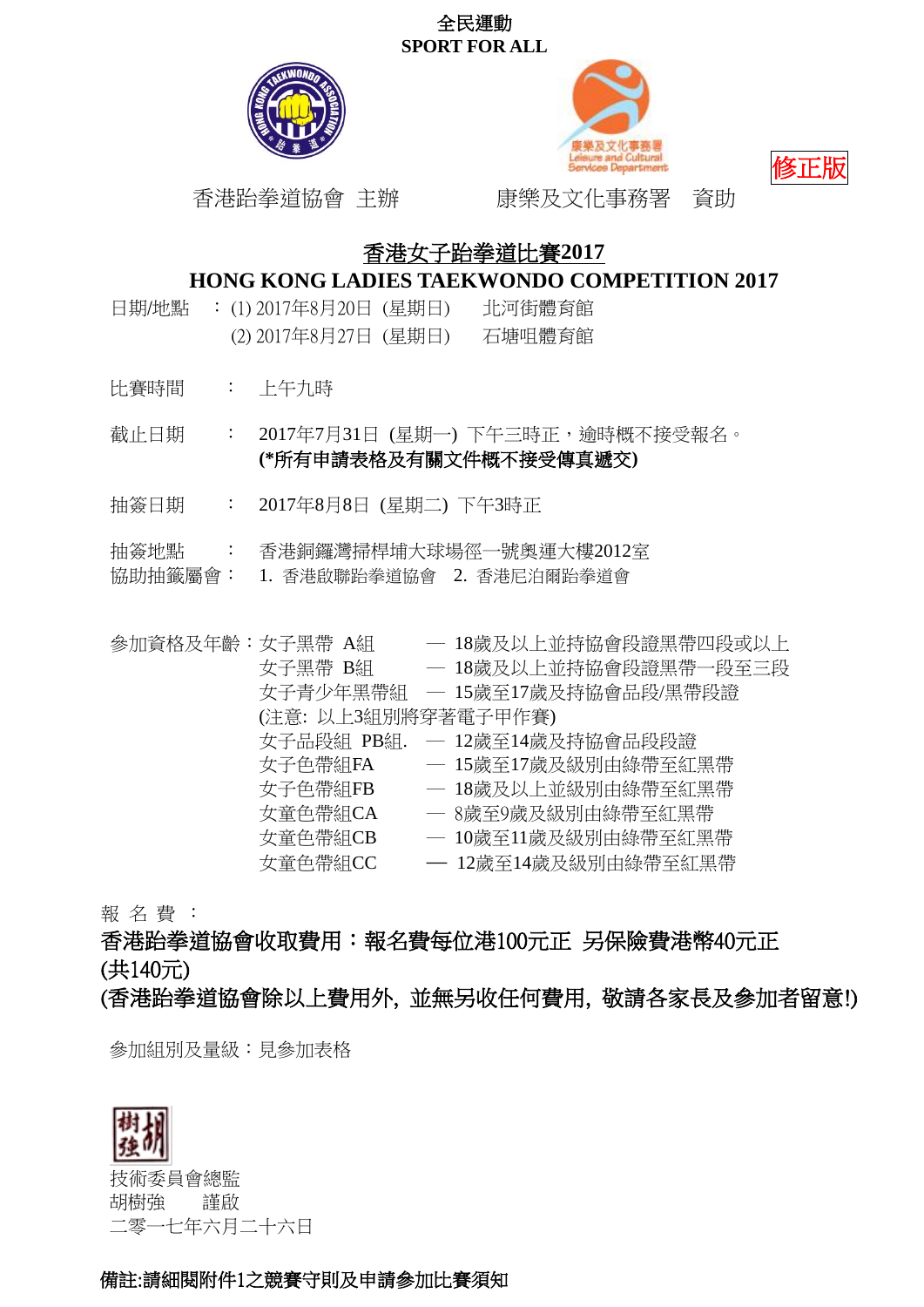### 派出工作人員日期及屬會名單:

| $2017 \n\pm 8$ 月 20 日<br>北河街體育館<br>早上8時正 |          | 2017年8月27日<br>石塘咀體育館<br>早上8時五 |  |
|------------------------------------------|----------|-------------------------------|--|
|                                          | 香港跆拳道振武館 | 香港跆拳道勵輝會                      |  |
| 2.                                       | 香港跆拳道勵進會 | 香港中道跆拳道會<br>2.                |  |
| 3.                                       | 香港跆拳道勵誠會 | 香港跆拳道青濤館                      |  |

## 競賽守則及申請參加比賽須知:

- 1) 是次賽事之 3 組黑帶組別 將採用電子護具〔包括電子頭盔〕,詳細資料見下: 1 本次賽會將採用世盟認可之電子護具 Deado(大道)。
	- 2 選手需自備 Deado(大道)之電子襪。(第二代或以上的電子襪)
	- 3 **12** 歲至 **14** 歲組別則採用有面罩頭盔及普通護甲。

所有運動員,均必須佩載牙膠進行比賽 (牙膠顏色為白色或透明),並需自備白色毛巾、 白色護手、白色護陰、藍色及紅色頭盔 (HEAD GEAR) 。

非使用電子護具作賽之組別、並需要另外自備白色護腳 及 護甲(護甲必須遮蓋身軀之中 段部位,即自肩峰底部水平線下延至腸餚水平線,一切準則以大會指定為準)。

- 2) 為保障個人私隱,參加者於報名時不用提交身份証影印本。但於比賽當日必須根據不同 組別、出示下列相關文件,以便司令台及裁判員查核身份及出生日期:
	- i.) 協會黑帶段証或臨時選手證 ;
	- ii.) 協會色帶證或臨時選手證;
	- iii.) 只持協會色帶証及臨時選手證者、必須同時出示身份証或出世紙正本、或由家長認 證(certified) 的身份証或出世紙彩色影印副本;

## \*比賽當日如未能出示上述証明文件,將不獲派發出場紙及取消參賽資格。

- 3) 於報名時、必須提交以下文件、欠一均不受理:
- (A) 已經清楚填妥及簽署的申請表格
- (B) 並須根據不同組別、 附上香港跆拳道協會黑帶段証副本 或 品段段証細証副本 或 香港跆拳道協會有效會員證之內頁副本 (有效會員証是包括已經填寫全部個人資 料、附有相片、已蓋有協會印章及館長已簽署有關級別等。)
- (C) 保險費港幣 40 元正及報名費 100 元正。
	- 凡參加者之黑帶段証仍在申請中,請在表格上註明申請月份,以便本協會杳核。 (凡在申請中的黑帶參加者,必須連同協會色帶會員證副本及帶備相片一張,於 交表格時填寫臨時選手證及蓋上香港跆拳道協會印章。)

### \*請各屬會館長務必檢查所有提交的資料、正確無誤,否則責任自負。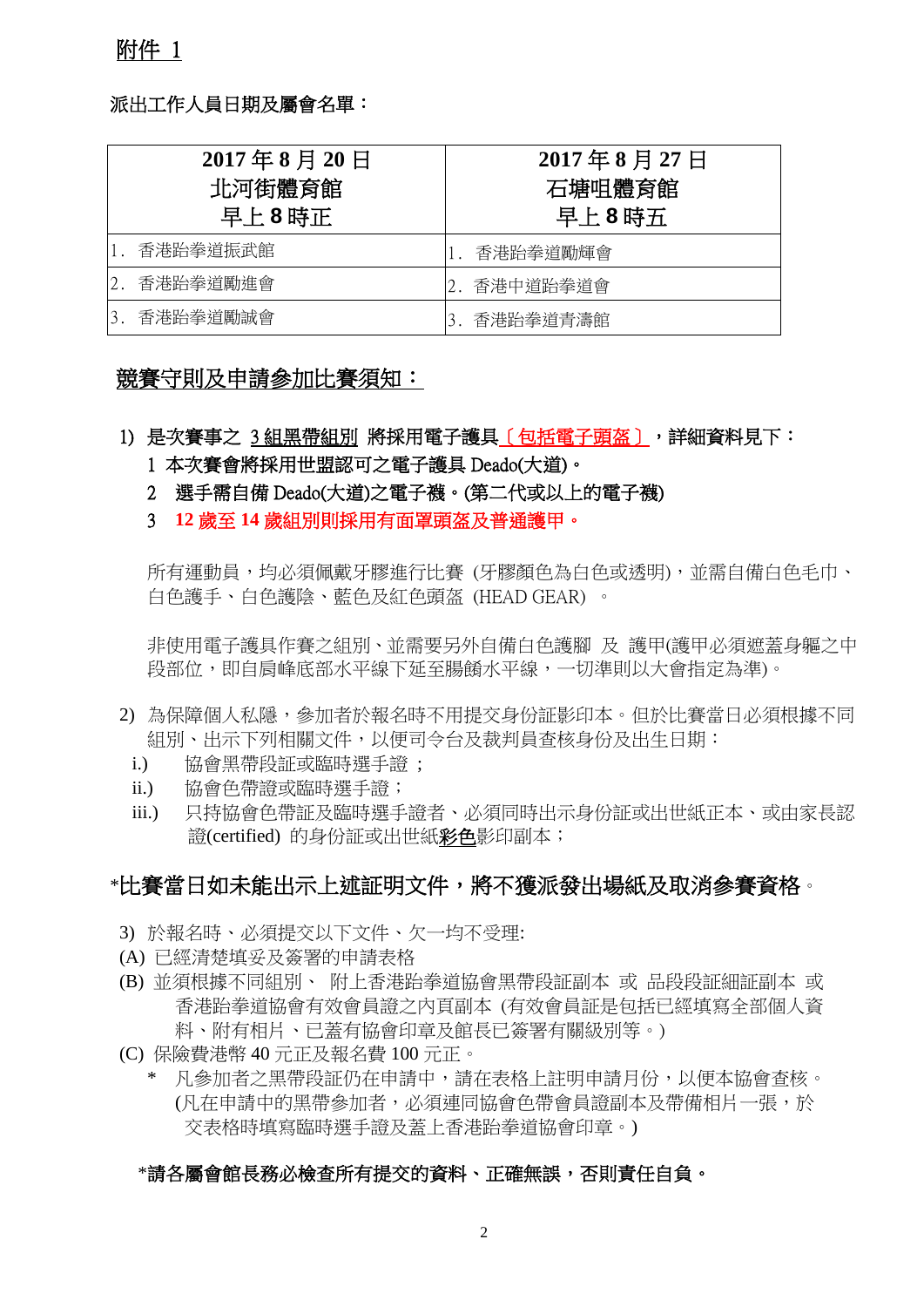- 4) 各屬會負責人或代表可於抽簽後及比賽前、派人到協會索取出線表。 出線表亦會上載於本會網 頁、以便各方查閱及下載。 於比賽當日是不會派發有關出線表。
- \*如有錯漏須於 **15/8/2017(**星期二**)**前通知本協會提出更改,逾期概不辦理。敬請留意。 如有任何 更改、組別取消或重新抽簽等、協會將儘快通知屬會有關結果。並在本會網頁內更新資料、敬請 各參加者定時上網查閱。
- 5) 比賽前 2 小時懸掛 8 號或以上風球/黑色暴雨警告訊號,有關比賽將會取消,大會將另行作出安排, 參加者不得異議。有關更改日期將以書面通知。而參加者所繳交之一切費用概不退還,如有任何 查詢可電本協會 2504 8116。
- 6) 比賽時間為每場 2 分鐘,3 回合,休息 1 分鐘。(一切以大會最後決定為準)
- 7) .a. 若參加人數少於四人的組別,大會將取消有關組別,一切以大會決定為準。 b. 除報名後因協會不能組成有關組別理由外,一切費用概不退回(除保險費外)。 c. 報名表內資料不符,本協會將取消有關參加資格及不退回一切費用(除保險費 外)。
- 8) 教練必須於比賽當日出示有效之教練證,方可擔任有關教練工作。( 於擔任比賽教練時,不可穿 著短褲、背心、西裝、皮鞋及帽子服飾。)
- 9) 參加者須於比賽當日上午 8 時 30 分向大會報到、過磅時間為上午 8 時 30 分至 10 時 30 分止。(如 大會召集三次仍未報到者,則作自動棄權論。) (如有任何更改,一切以大會最後決定為準!)
- 10) 比賽期間,若對裁決得分存疑,教練可即時舉手口頭向主裁判申請錄像審議。錄像審議意思是 裁判就比賽選手得分與否作重新審視,申請錄像審議必須在該場賽事進行期間提出,若賽事完 結後才提出審議,均不作受理。若審議得值,該方教練可繼續保留錄像審議權。若審議失敗, 該場比賽之錄像審議權將失去,此措施是參考自世界跆拳道聯盟之競賽規例,並因應香港之實 際情況而作出適度調整。此措施之行使及詮釋權,如有任何異議,一切以本會最後決為準。
- 11) 各屬會必須安排運動員穿著整齊之道袍列隊出席有關典禮; 列隊人數以比賽當日參賽運動員之 人數為準,須持出場牌列隊出場; 舉例 : 是日比賽有二十人參賽,便需派出二十人列隊; 但即 使只有一人參賽,最低限度亦需派三人列隊。
- 12) 各參加者繳交之保險費港幣 40 元正、只為一項人身意外死亡保險 ("SUM INSURED HKD150,000")。若比賽期間因意外死亡,才可申領有關賠償。

#### **\***協會建議各參加者自行另購其他有關保險、以獲得更全面保障。

- 13) 閣下所提供的資料只用於本會與資助機構的比賽報名事宜。在遞交報名表後,如 欲更改或查詢閣下申報的個人資料,必須以書面或親臨本協會辦理。
- 14) 如有任何爭拗及一切事宜如有任何更改,均以大會最後決定為準,參加者不得異 議。敬請參加者留意!
- 15) 參加者所填報之資料,如有任何遺漏或虛報,一經發現,本會有權取消其有關參賽資格,有關 報名費概不退回。

#### **\***填報虛假資料的參加者、除被取消參賽資格外,將交由技術委員會處理。

16) 於比賽當日過磅時、而未能成功過磅的參加者,除被取消資格外,所繳交之費用概不退 還,如有任何爭坳,均以大會最後決定為準,敬請留意!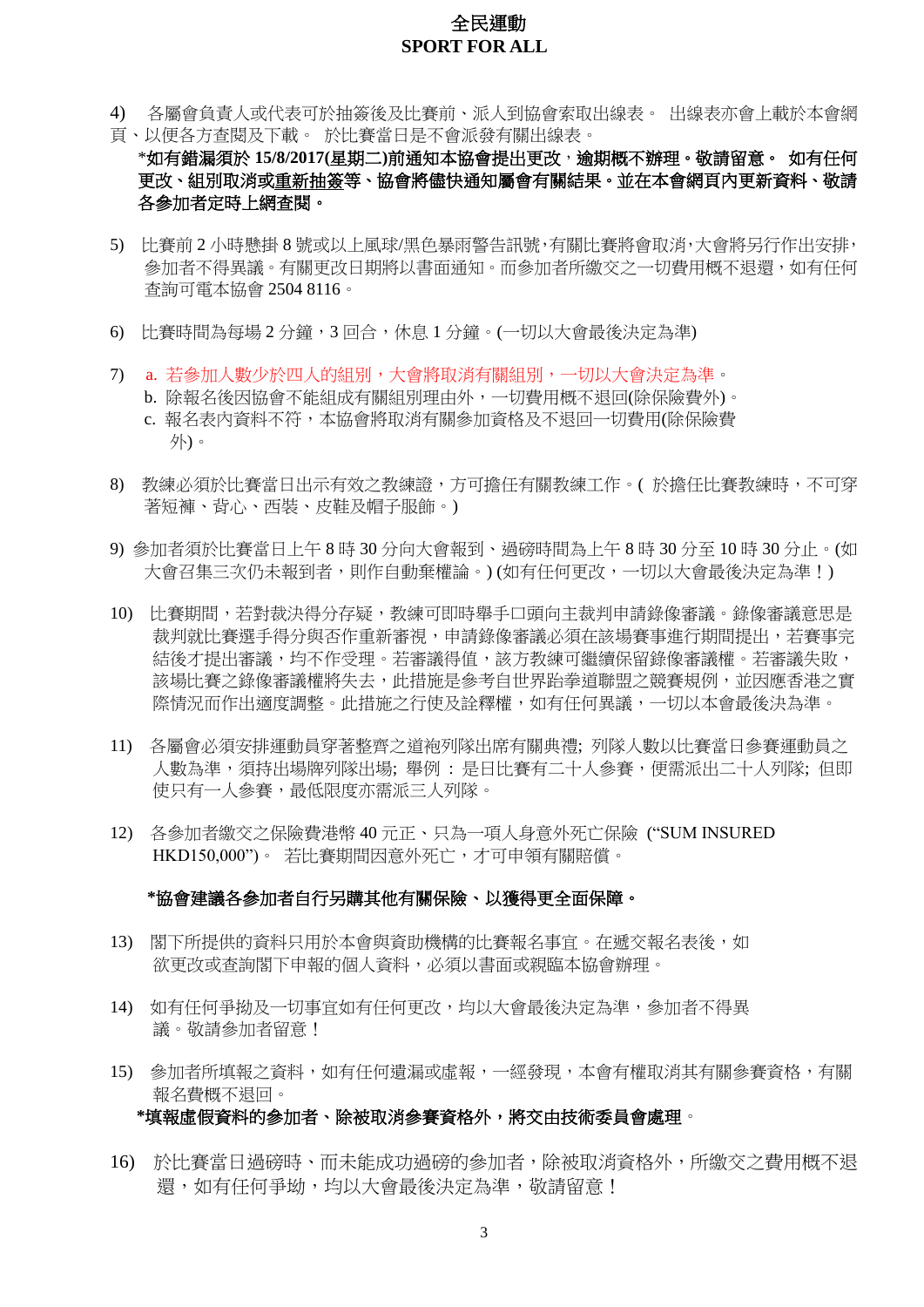# 香港女子跆拳道比賽 **2017**

HONG KONG LADIES TAEKWONDO COMPETITION **2017**

# 報 名 表 **ENTRY FORM**

# 香港跆拳道協會收取費用:報名費每位港幣100元正 另 保險費港幣40元正(共140元) (香港跆拳道協會除以上費用外, 並無另收任何費用, 敬請各家長及參加者留意!)

| (甲) 姓 名 (中 文)<br>(A) | Name in Chinese                                                                        | (英 文)<br>English          |                               |  |
|----------------------|----------------------------------------------------------------------------------------|---------------------------|-------------------------------|--|
| 出生日期<br>$DOB$ 年 月 日  | 聯絡電話<br>Telephone                                                                      | 緊急人電話號碼                   | Urgent person contact No.     |  |
|                      | 香港跆拳道協會品段/黑帶證編號/現有色帶會員証編號<br>HK Taekwondo Assn Poom/ Dan Cert. No./ Membership Card No |                           | 現有段位/級別<br>Present Grade Held |  |
|                      | 屬會名稱(請寫正楷) Club ________________________                                               |                           |                               |  |
| 如有意外, 請即知會           | In case of Emergency, Please notify                                                    | 關係                        |                               |  |
|                      |                                                                                        | 『參加者如持有其他品段/黑帶證均必須如實填寫申報』 |                               |  |
|                      | 持有其他品段/黑帶證現<br>有段位                                                                     | 持有其他品段/黑帶證發<br>證日期        | 持有其他品段/黑<br>帶證發證機構            |  |

Other Poom/ Dan Cert

Other Poom/ Dan Cert Issued by

Issue Date

|                         |                   | Present Grage Held | ISSUE Dale | <b>Celt Issued DV</b> |
|-------------------------|-------------------|--------------------|------------|-----------------------|
|                         | 所屬屬會              |                    |            |                       |
|                         | (Affiliated club) |                    |            |                       |
|                         | 韓國國技院             |                    |            |                       |
| $\overline{2}$          | (KUKKIWON)        |                    |            |                       |
| 3                       | 其他 (Other)        |                    |            |                       |
|                         |                   |                    |            |                       |
| $(7)$ 磬昍 (B)Declaration |                   |                    |            |                       |

(乙) 聲明 (B)Declaration

本人証明在本表格內所提供之資料皆正確無訛,並明白附頁所列之條款及願意遵從大會規則。 I, the undersigned, declare that the above information is correct. I understand and abide by the terms mentioned in the attachment.

本人完全承擔一切在比賽進行中而遭受之人身損傷或死亡,主辦機構無需負責。 I will hold myself solely responsible in the event of any injury or death sustained during the competition. The Organization shall not be liable for any lost or injury that I may suffer in this event.

本人遵守跆拳道之宗旨及比賽中之規則及條例

I hereby agree to obey all rules or regulations set by the organizer.

Other Poom/ Dan Cert. Present Grade Held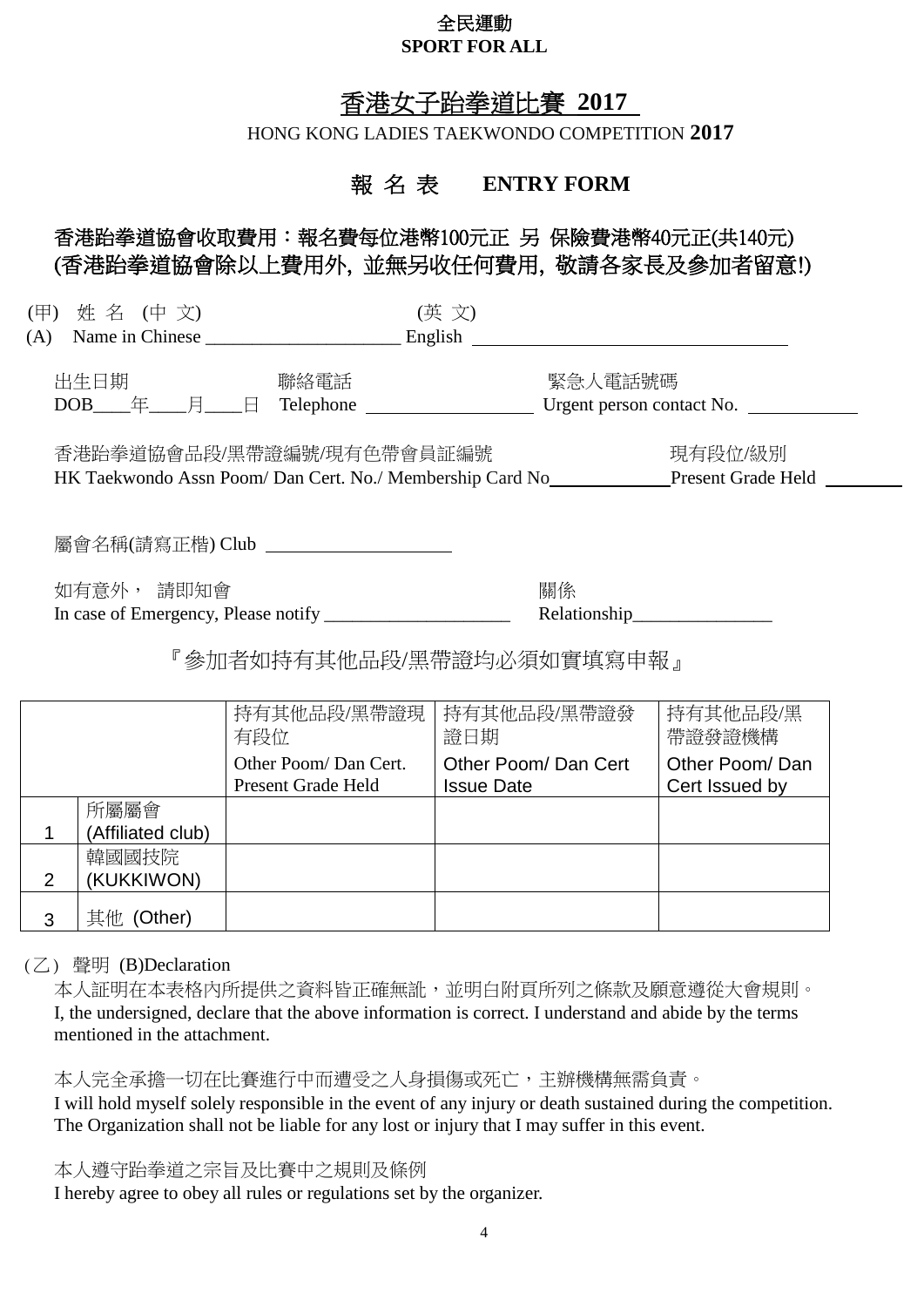參加者簽署 Applicant Signature\_\_\_\_\_\_\_\_\_\_\_\_\_\_\_\_\_\_\_\_\_\_\_日 期 Date

如參加者之年齡在十八歲以下, 須由家長簽署以下同意書: For applicant's age under eighteen, parents are requested to sign the following:

本人同意 \_\_\_\_\_\_\_\_\_\_\_\_\_\_\_\_\_\_\_\_\_(參加者姓名) 參加貴會所舉辦香港女子跆拳道比賽2017。 I agree to take part in the Hong Kong Ladies Taekwondo Competition 2017

本人完全承擔一切參加者在比賽進行中而遭受之人身損傷或死亡,主辦機構無需負責。 I will hold my son/daughter solely responsible in the event of any injury or death sustained during the competition. The Organization shall not be liable for any lost or injury that I may suffer in this event.

# 重要事項

Safety of the participant in the competition is our paramount concern. It is our duty to make sure that any participant in the competition should not be exposed to risks specifically higher than other participants. Our pre-competition inspection aims to achieve this risk management measure and this measure should be maintained throughout the competition. We therefore reserve the right to reject any participant to the competition who is not fit to attend the competition in terms of their physical appearance having regard to the relevant circumstance. We further reserve our right to reject any participant to the competition who may not be able to comply with the command of the referee upon the relevant rules or regulations for whatever reasons. Would the coach please make sure that you and the participant are in compliance with 「Competition Rules and Remarks in the competition Application Form」

在每次比賽中本會高度關注參賽者的安全。我們的責任是確保任何一位參賽者的風險不會特別高出 於其他參賽者,故將會採取賽前檢查以貫徹此風險管理措施, 而該措施亦會在比賽過程中貫徹執 行。本會特此保留權力拒絕任何未能通過身體基能測試(視乎有關情況而定)的人士參加比賽。本會 亦保留權力拒絕任何基於任何理由未能根據有關規則或規例、而服從裁判指示的人士參加比賽。請 教練確保教練本人及參賽者遵守「競賽守則及申請比賽表中的備註項目」。

本人明白以上一切守則及遵守大會裁決

| 參加者姓名 Name_           | 参加者簽名 Applicant Signature ______         |
|-----------------------|------------------------------------------|
|                       | __家長/監護人姓名 Signature _______________     |
|                       | _館長簽名 Signature ________________________ |
| 屬會印章 Association Chop |                                          |

日 期 Date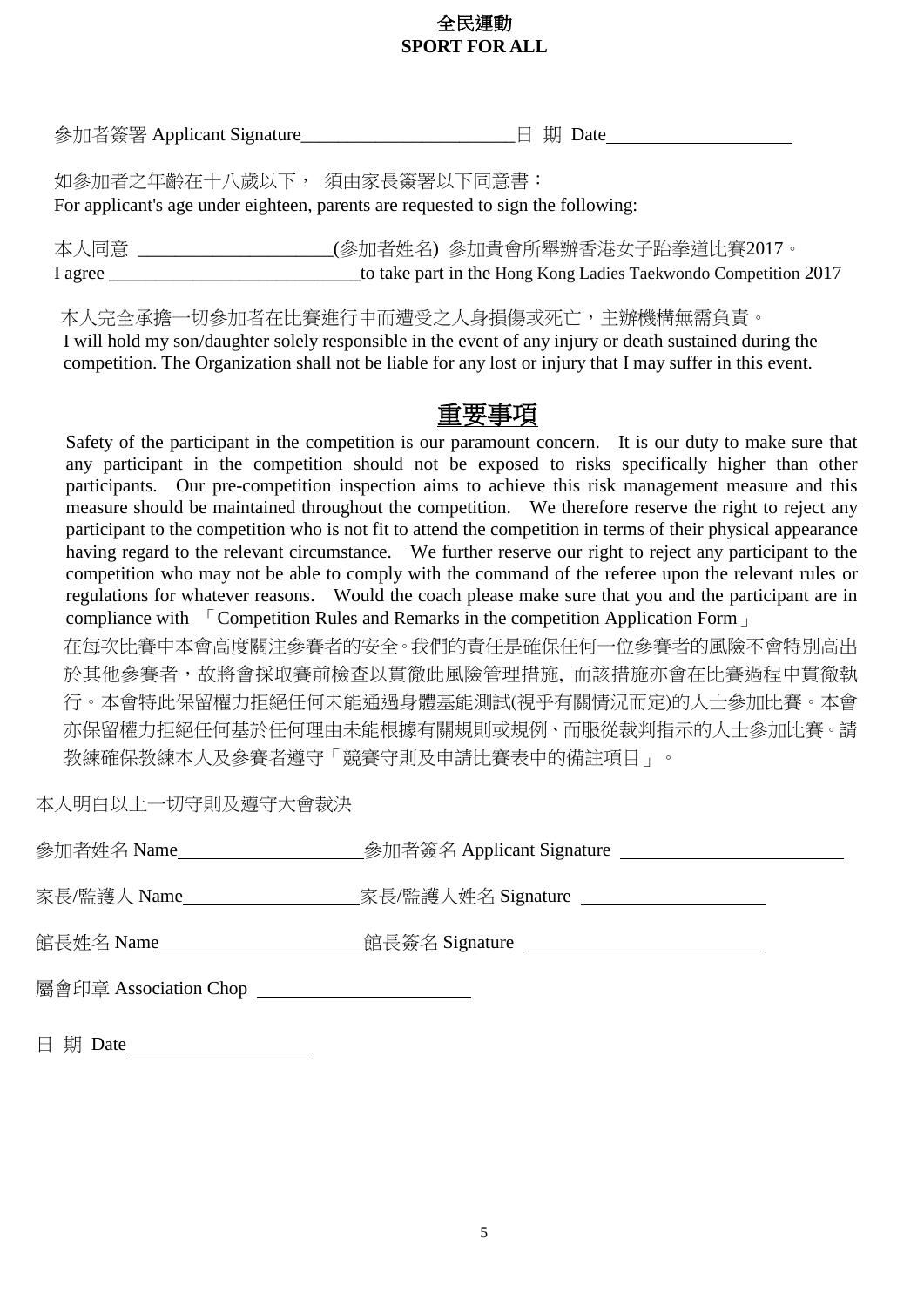姓 名 Name 屬會名稱 Association (必須填寫)

(丙) 級別劃分 : 級別劃分: 請在適當級別加上〝✓〞號(F) Divisions : (Please put a〝✓〞in the right boxes)

表一(FORM 1) 参加組別(請於適當的方格內加上〝✓〞號) \*(Please put a 〝✓〞in the right boxes):

| 量級                  | 女子黑帶 A組<br>18歲及以上並<br>持協會黑帶4段段證或以上<br>1999年或前出生<br>重量 (電子甲作賽) | 量級                   | 女子黑帶 B組<br>18歲及以上並<br>持協會黑帶一段至三段<br>1999年或前出生<br>重量(電子甲作賽) |
|---------------------|---------------------------------------------------------------|----------------------|------------------------------------------------------------|
| <b>UNDER 49KG</b>   | 49公斤以下                                                        | 鰭量級<br><b>FIN</b>    | 46公斤以下                                                     |
| <b>UNDER 57KG</b>   | 49公斤至57公斤以下                                                   | 蠅量級<br><b>FLY</b>    | 46公斤至49公斤以下                                                |
| <b>UNDER 67KG</b>   | 57公斤至67公斤以下                                                   | BANTAM 雛量級           | 49公斤至53公斤以下                                                |
| <b>OVER</b><br>67KG | 67公斤以上                                                        | FEATHER 羽量級          | 53公斤至57公斤以下                                                |
|                     |                                                               | 輕量級<br><b>LIGHT</b>  | 57公斤至62公斤以下                                                |
|                     |                                                               | WELTER 沉量級           | 62公斤至67公斤以下                                                |
|                     |                                                               | 中量級<br><b>MIDDLE</b> | 67公斤至73公斤以下                                                |
|                     |                                                               | 重量級<br><b>HEAVY</b>  | 73公斤以上                                                     |

表二( FORM2) 參加組別(請於適當的方格內加上〝✓〞號) \*(Please put a〝✓〞in the right boxes):

| 量級                   | □女子青少年黑帶組<br>15歲至17歲<br>2000年至2002年出生<br>重量(電子甲作賽) |
|----------------------|----------------------------------------------------|
| 鰭量級<br><b>FIN</b>    | 42公斤以下                                             |
| 蠅量級<br><b>FLY</b>    | 42公斤以上一 44公斤以下                                     |
| 雛量級<br><b>BANTAM</b> | 44公斤以上一 46公斤以下                                     |
| FEATHER 羽量級          | 46公斤以上一 49公斤以下                                     |
| 輕量級<br>LIGHT         | 49公斤以上一 52公斤以下                                     |
| WELTER 沉量級           | 52公斤以上— 55公斤以下                                     |
| LIGHT MIDDLE 輕中量級    | 55公斤以上一 59公斤以下                                     |
| MIDDLE 中量級           | 59公斤以上一 63公斤以下                                     |
| LIGHT HEAVY 輕重量級     | 63公斤以上— 68公斤以下                                     |
| 重量級<br>HEAVY         | 68公斤以上                                             |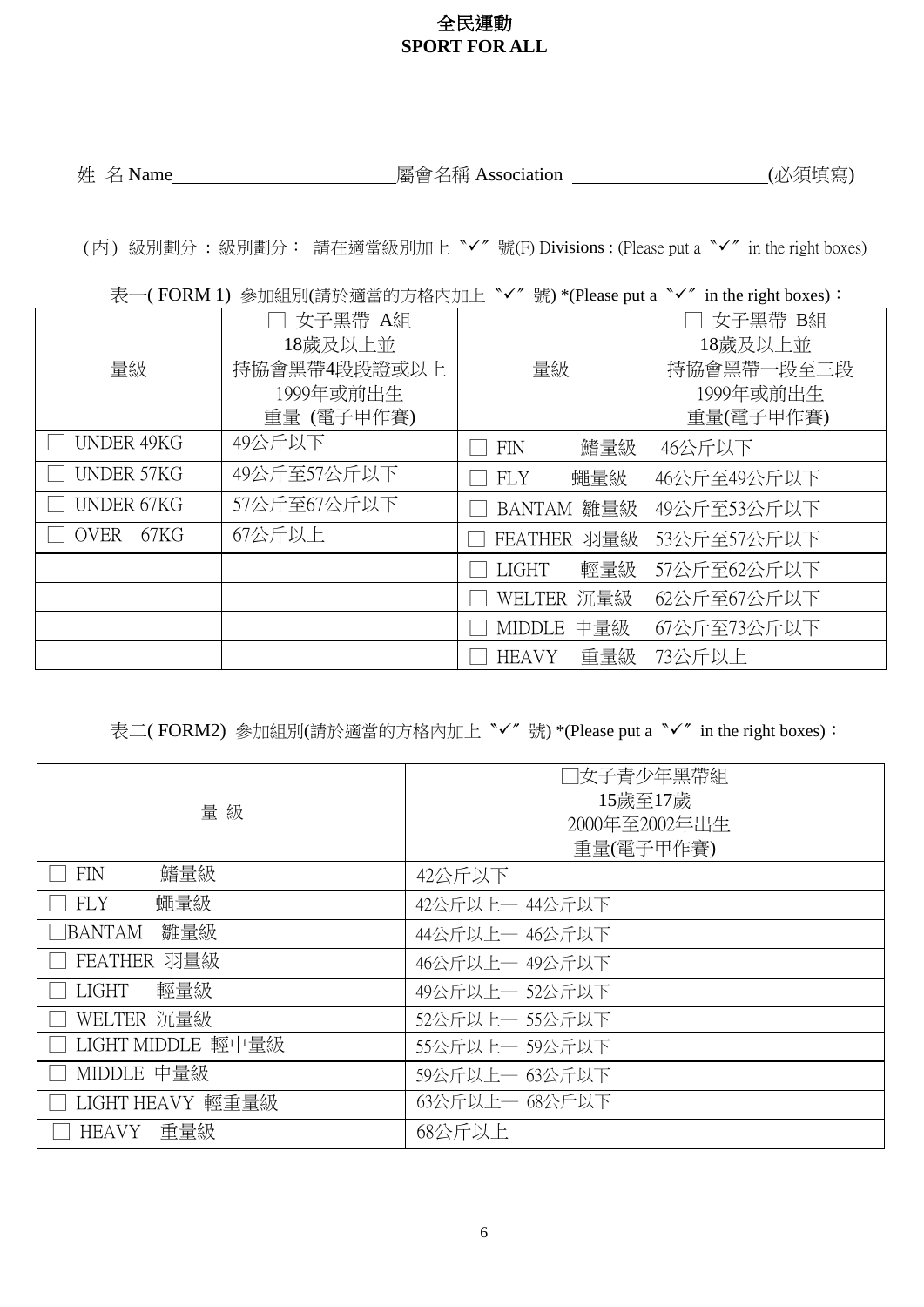姓 名 Name 屬會名稱 Association (必須填寫)

表三( FORM3) 参加組別(請於適當的方格內加上<sup>、</sup>√″號) \*(Please put a <sup>ヽ</sup>√″in the right boxes):

| 量級                   | 女子品段 PB組<br>12歳至14歳<br>2003年至2005年出生<br>重量 |
|----------------------|--------------------------------------------|
| 鰭量級<br><b>FIN</b>    | 27公斤以上一30公斤以下                              |
| 蠅量級<br><b>FLY</b>    | 30公斤以上一32公斤以下                              |
| 雛量級<br>BANTAM        | 32公斤以上一34公斤以下                              |
| FEATHER 羽量級          | 34公斤以上一37公斤以下                              |
| 輕量級<br><b>LIGHT</b>  | 37公斤以上一40公斤以下                              |
| WELTER 沉量級           | 40公斤以上一43公斤以下                              |
| 輕中量級<br>LIGHT MIDDLE | 43公斤以上— 46公斤以下                             |
| MIDDLE 中量級           | 46公斤以上一49公斤以下                              |
| LIGHT HEAVY 輕重量級     | 49公斤以上一52公斤以下                              |
| 重量級<br>HEAVY         | 52公斤以上—60公斤或以下                             |

表四( FORM 4) 參加組別(請於適當的方格內加上〝✓〞號) \*(Please put a〝✓〞in the right boxes):

| 量級                   | 女子色帶組 FA組<br>15歲至17歲<br>2000年至2002年出生<br>重量 | 量級                   | 女子色帶組 FB組<br>18歲以上<br>1999年或前出生<br>重量 |
|----------------------|---------------------------------------------|----------------------|---------------------------------------|
| 鰭量級<br><b>FIN</b>    | 46公斤以下                                      | 鰭量級<br><b>FIN</b>    | 46公斤以下                                |
| 蠅量級<br><b>FLY</b>    | 46公斤至49公斤以下                                 | 蠅量級<br>FLY           | 46公斤至49公斤以下                           |
| BANTAM 雛量級           | 49公斤至53公斤以下                                 | 雛量級<br>BANTAM        | 49公斤至53公斤以下                           |
| FEATHER 羽量級          | 53公斤至57公斤以下                                 | FEATHER 羽量級          | 53公斤至57公斤以下                           |
| 輕量級<br><b>LIGHT</b>  | 57公斤至62公斤以下                                 | 輕量級<br><b>LIGHT</b>  | 57公斤至62公斤以下                           |
| WELTER 沉量級           | 62公斤至67公斤以下                                 | WELTER 沉量級           | 62公斤至67公斤以下                           |
| 中量級<br><b>MIDDLE</b> | 67公斤至73公斤以下                                 | 中量級<br><b>MIDDLE</b> | 67公斤至73公斤以下                           |
| 重量級<br><b>HEAVY</b>  | 73公斤以上                                      | 重量級<br><b>HEAVY</b>  | 73公斤以上                                |